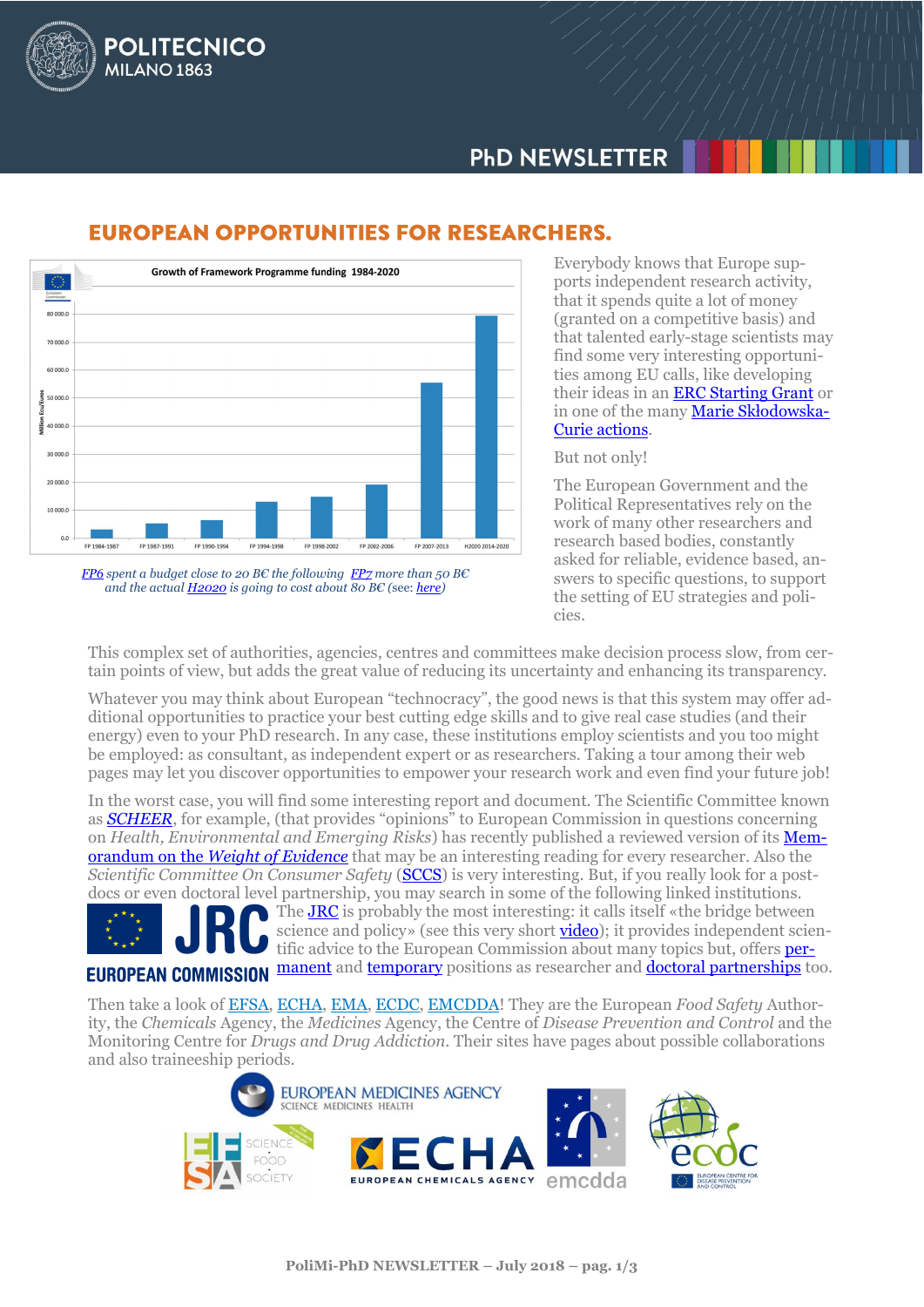Then, let us quote [EEA](https://www.eea.europa.eu/) and [EIONET,](https://www.eionet.europa.eu/) the European *Environment* Agency and its Environmental *Information and Observation Network* that gather data, produce assessments about the environment and support environmental policies (as well as the general public!).





The last two group we want propose you are **EU-OSHA and SCOEL**, i.e the European Agency for *Safety and Health at Work* and the Scientific Committee on *Occupational Exposure Limit* … … other links will follow!

## **CALL AND EVENTS**

### **SWITCH2PRODUCT**

This meeting will speak mainly Italian and its agenda is – necessarily Italian – but we want to let you know that the **Switch2Product 2018** project will be presented Wednesday, **July 4th, 9h30**, in the *Aula Magna* (Campus Leonardo). This year, the call has a very interesting jackpot! More than 200 k€ and specific grants will be awarded to the most **disruptive innovation** proposed. Our Rector will explain the role of the project in the framework of Polimi's strategic plan.

**Agenda**:

9:30 – **Ferruccio Resta** – Il programma Switch2Product come opportunità nei processi di innovazione *polimi* 10:00 - **Stefano Mainetti, Roberto Tiezzi** – I risultati dell'edizione 2017 e il programma Switch2Product 2018 10:30 - **Francesco Iervolino** – Il ruolo di *Deloitte Italia* 10:45 - **Testimonianze dei vincitori della Switch2Product 2017** 11:00 - Domande e risposte

**Please register in advance** and refer to **info@s2p.it** for any information need.

July 4th, 2018, 9h30

### **ABCPhD HAPPY HOUR**



We repeat last year "aperitivo dottorale" also this year and we want everyone to be invited!! We will toast July 19th, late afternoon (about half past six pm) outdoor, between Building n.5 and the Rector's Building, in Campus Leonardo.

We will toast for PhD activity, PhD Candidates and PhD research! (PhD-ABC first, but not this time: everybody is welcome!!)

July 19th, 2018, 18h30)



And

## **SEMINARS AND WORKSHOPS**

### UNDERSTANDING RESILIENCE through international collaboration in OPEN MAPPING

#### **Prof. Patricia Solis**

Patricia Solis [\(Google Scholar\)](https://scholar.google.com/citations?user=MfBGcTIAAAAJ&hl=en), Executive Director of the *Knowledge Exchange for Resilience* at Arizona State University, professor at the Texas-tech University, and Project Director of [YouthMappers,](http://www.youthmappers.org/about-us) an USAID program funded by a network of US Universities, will explore various approaches to resilience across disciplines and between academic and practitioner sectors.

July 19th, 2018, 10h00 am, Aula Beltrami